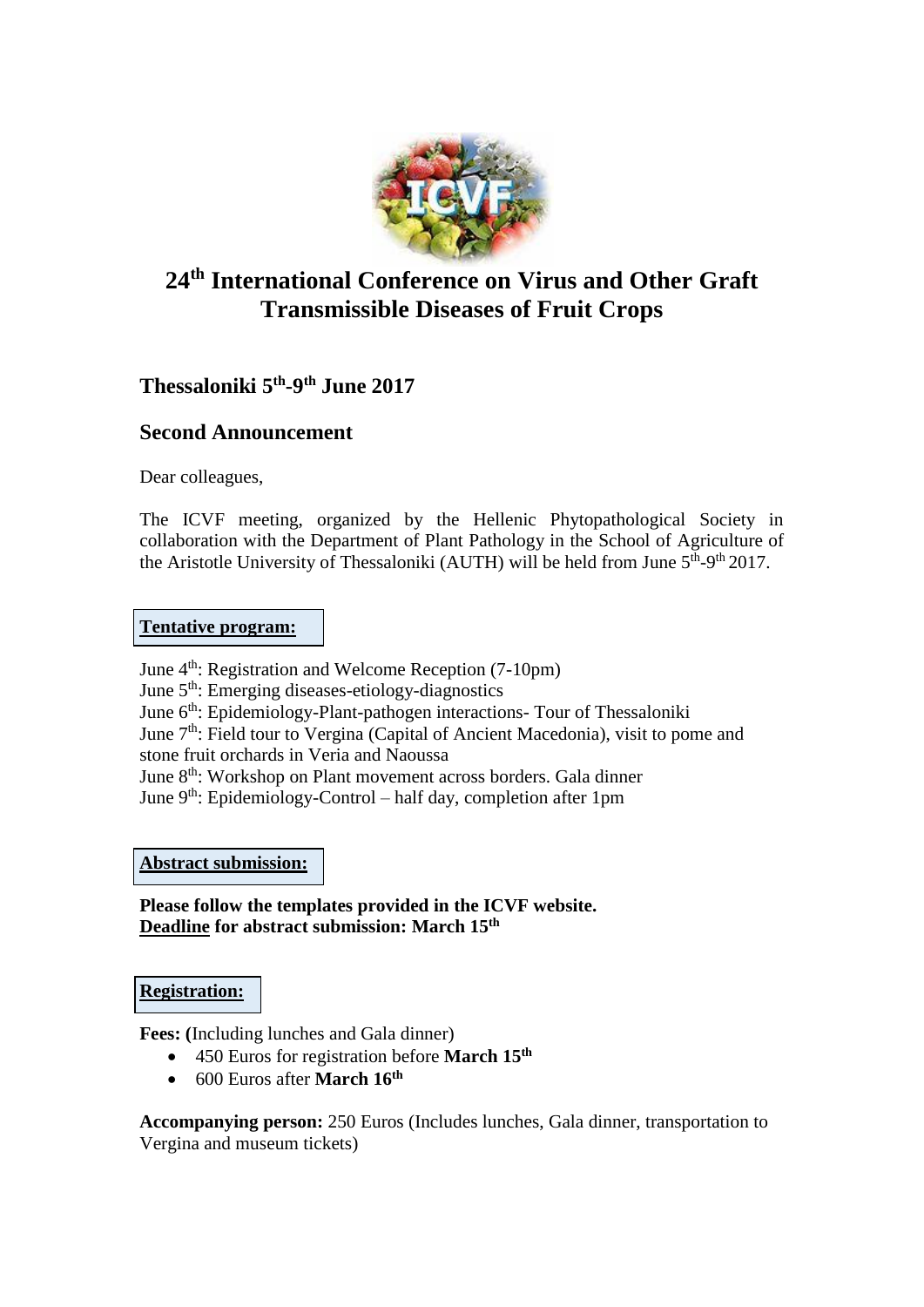#### **Tentative tour program:**

June  $5<sup>th</sup>$ : City tour and museums June  $6<sup>th</sup>$ : City tour and museums June  $7<sup>th</sup>$ : Field trip to Vergina (see tentative program above) June 8<sup>th</sup>: Mount Olympus (enjoy hiking at the Mountain of the Ancient Greek Gods)

# **Tours available if more than 10 individuals sign up.** Please contact

katis@agro.auth.gr before **March 15th** if you plan to take part in the tour.

**Gala dinner:** additional Gala ticket 50 Euros

**BANK INFORMATION (for registration and pretour fees)**  Piraeus Bank **Address:** 4 Americis Street, GR 10564, Athens, Greece **IBAN:** GR93 0172 2320 0052 3200 3247 836 **Swift code:** PIRBGRAA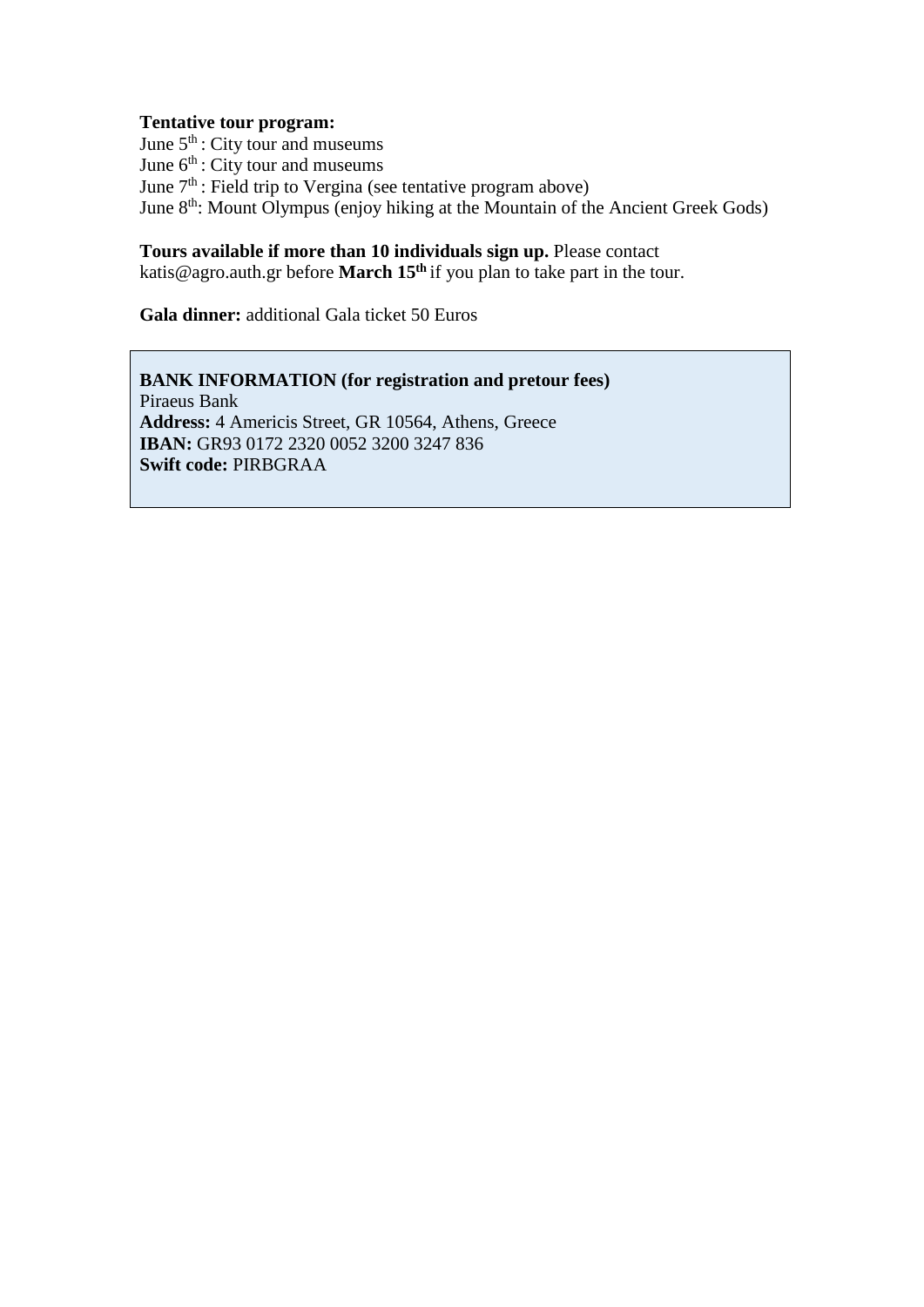# **ADDITIONAL INFORMATION**

## **Transportation:**

Fly in to Macedonia airport (SKG). Transportation from the airport to conference hotel will be available every two hours during June 4<sup>th</sup>. In order to arrange transportation please provide us with your arrival information. The departure from the hotel should be arranged by each participant.

## *Alternative transportation to the Conference hotel:*

- **Taxi** fees: 22-30 Euros (around 40 min).
- **Bus**: No 78 from the airport to the end of the line, then No 31 to stop SFAGEIA (ΣΦΑΓΕΙΑ). Approximate time 1 hour and 30 min without traffic.

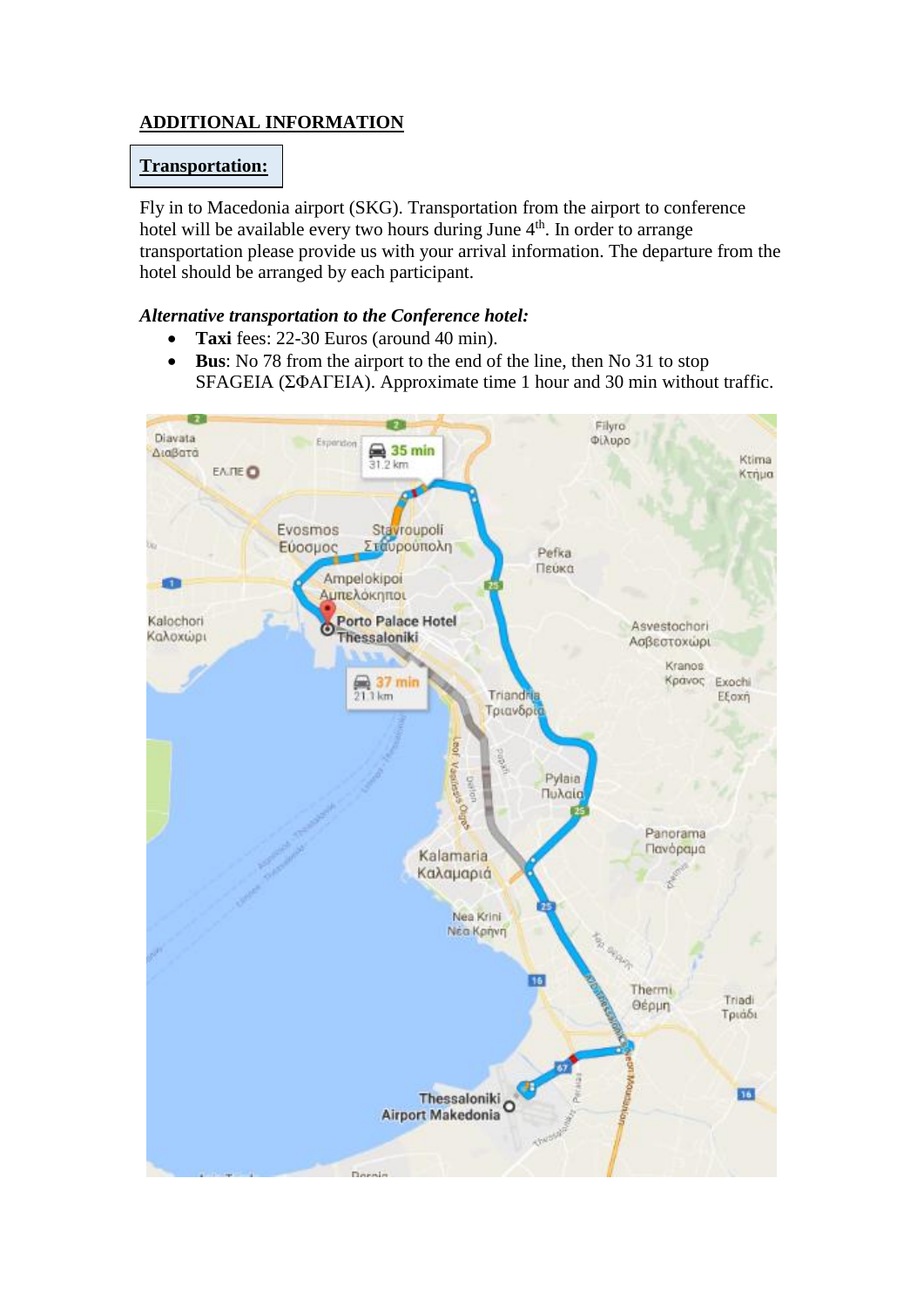## **Conference Hotel**:

Porto Palace Hotel, 26th Octovriou Avenue, Port 546 28, Thessaloniki, Greece Tel: 0030-2310-504-504 Fax: 0030-2310-504-384 e-mail: info@portopalace.gr **www.portopalace.gr Reservation code: ICVF**

Porto Palace is about 3 km from the city centre with a shuttle bus available at set times.

Taxi rides to the city centre will cost you 4-5 Euros.

**Room pricing**: Single occupancy 80 Euros, Double occupancy 90 Euros. Each extra person over the age of 12 will be charged an extra 25 euros.

**Conference attendees that will not be staying at Porto Palace will be charged 80 Euros to recoup meeting costs.**

Pre-tour, June 1<sup>st</sup>-4<sup>th</sup>. Athens to Thessaloniki, visit to orchards and archeological **sites in Athens and Central Greece.**

## **Pretour program:**

**June 1st:** Archeological sites in Athens (City tour, Acropolis and museum) - Hotel Stanley [\(www.hotelstanley.gr\)](http://www.hotelstanley.gr/)

June 2<sup>nd</sup>: Visit farm on the way to Volos, Thermopiles, Hotel Volos Palace (www.volospalace.gr)

**June 3rd:** Pome fruit farms in mountain Pilio, Hotel Volos Palace

**June 4th:** Meteora, then grape and stone fruit farms in Larissa, Thessaly. Arrival at Conference Porto Palace hotel (Porto Palace accomodation is not included in the pretour).

## **The Pretour package includes**

- $\checkmark$  Hotel stay (three nights)
- $\checkmark$  Breakfast and Lunch
- $\checkmark$  Bus transportation
- $\checkmark$  English speaking guide in Athens (City tour, Visit of Acropolis & Acropolis Museum)
- $\checkmark$  Acropolis & Acropolis Museum tickets
- $\checkmark$  VAT 24%

## Cost: **550 Euros for double occupancy room, 650 Euros for single occupancy room**.

For those who also need an extra night in Athens (May  $31<sup>st</sup>$ ) they will be charged an extra amount of **50 Euros.**

Pretour is available only if more than 20 people express interest. Please contact [katis@agro.auth.gr](mailto:katis@agro.auth.gr) before **March 15th** if you plan to take part in the tour.